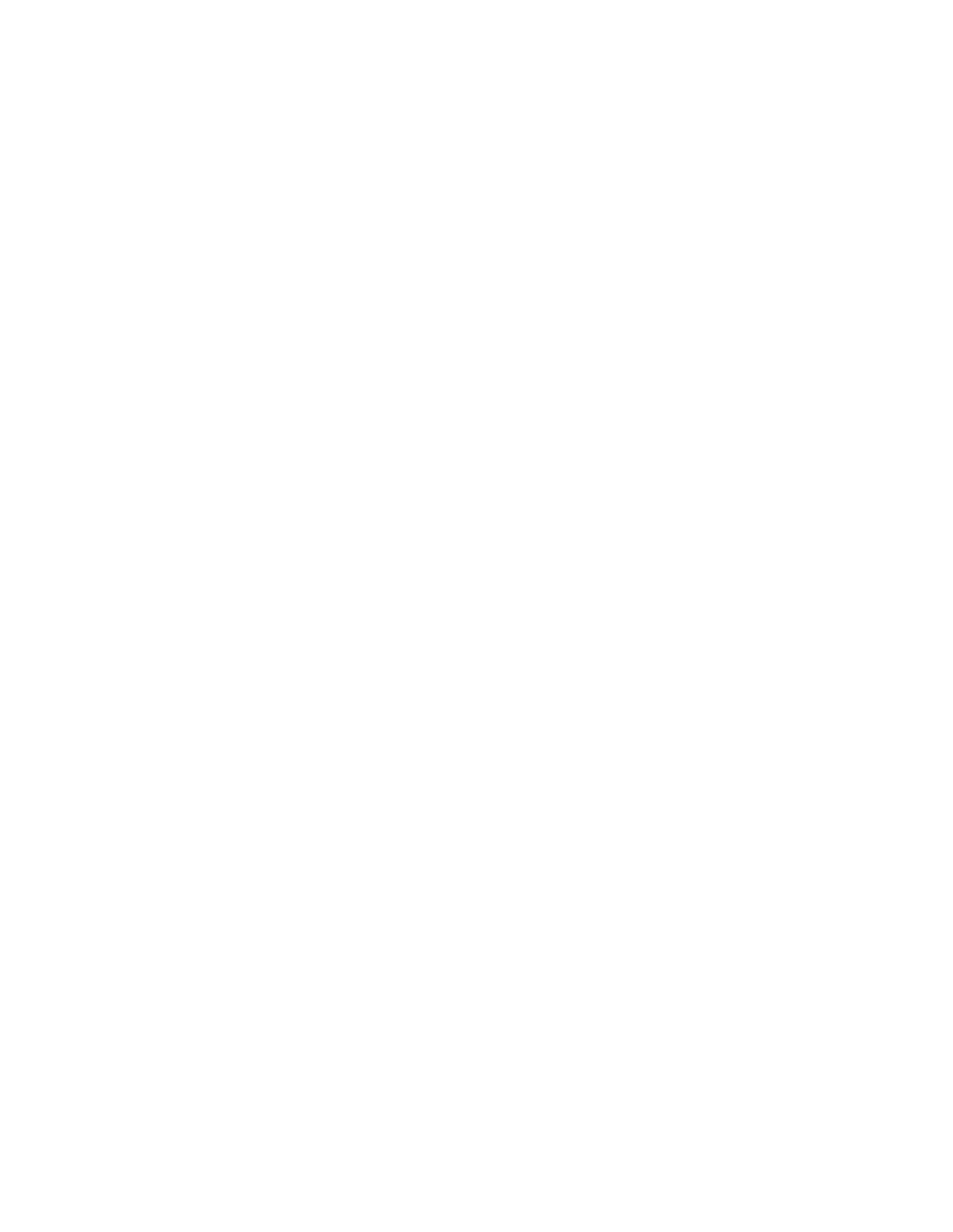#### **Statement by Paulo Guedes Minister of Economy, Brazil**

### **On behalf of the Constituency comprising Brazil, Cabo Verde Dominican Republic, Ecuador, Guyana, Haiti, Nicaragua, Panama, Suriname, Timor-Leste, and Trinidad and Tobago**

# **International Monetary and Financial Committee April 2021**

Our deepestsympathies go to the families of Covid-19 victims and to those suffering from the hardships of this tragic pandemic.

#### Positive results from decisive policy action but uneven recovery

**Decisive policy actionhas mitigated the impact of the pandemic and led to widespread upside revisions to growth.** Growth in 2020 surprised some international organizations on the upside, however, it should not be totally unexpected. By mid-2020, the scale and forcefulness of the policy responses by advanced and emerging market economies indicated a reversal of the initial sharp downturn that followed the shock. Additional fiscal stimuli in key advanced economies and progressin vaccination suggeststronger globalgrowth in 2021thaninitially expected.Large output gaps and subdued inflation have led central banks to signal a protracted accommodative monetary policy stance in major advanced economies. However, market perceptions of fiscal and inflationary risks and related repricing of financial assets could lead to a more challenging environment for emerging market economies.

**While there is reason for cautious optimism, the recovery has been uneven and subject to high uncertainty.** That said, we see countries mostly improving at different paces rather than diverging. For sure, existing policy space,structural features, prevalence of new virus variants and speed of vaccine rollout are important factors behind the diverse pace of recovery in different parts of the world. On the other hand, factors that have contributed to a steeper downfall, could help on the way up. For instance, developingcountries with large contact-intensive informallabormarkets were particularly affected, but flexibility in those sectors could lead to a stronger response, as we overcome the pandemic.

**Equitable access to vaccines to foster quick and worldwide vaccination is the highest-return investment globally.**The availability and pace of vaccination is a key factorto accelerate recovery and, hence, fiscal rebalancing. Different paces of vaccine rollout magnify asymmetries between countries, with developing, especially low-income, countries facing greater challenges. Therefore, international cooperation is key to ensure that vaccines become adequately available in every country. We call on the public and private sectors, as well as multilateral organizations and bilateral cooperation to help bridge the financing and distribution gaps, including by incentivizing technology transfer and voluntary licensing of intellectual property.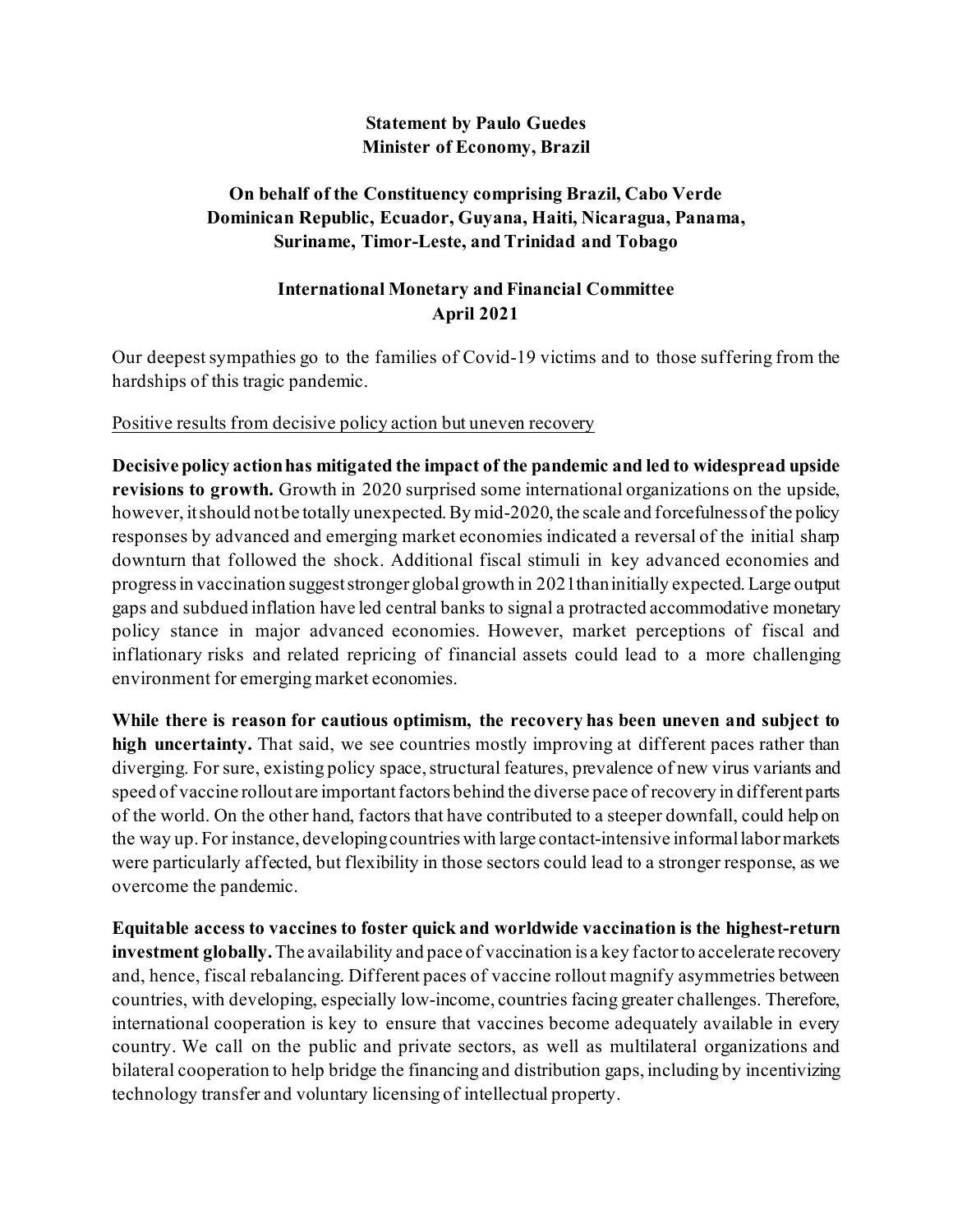**Easy financial conditions have been key to lessenthe fallout fromthe shock but fed into rising vulnerabilities.** Leverage ratios have continued to increase to historically high levels with loose financial conditions and could threaten financial stability. As policies remain accommodative, financial stability must be closely monitored, and prudential frameworks strengthened. Liquidity support has helped keep solvent firms afloat, protecting jobs and averting scarring. However, letting go of nonviable firms, which is part of the cleansing process in a recovery, will be complicated by the high exposure of the financial sector to those companies.

#### Brazil: revamping the tools to sustain a strong recovery

**Brazil's economy rebounded sharply in the second semester of 2020.** Fiscal, monetary, and financial policy support dampened the massive shock and laid the ground for a strong recovery. Given the comprehensive and coordinated policy response, labor market adjustment took place mostly in the informalsector, while savings and credit expanded.This augurswellfor a quick pick up in economic activity as the restrictions imposed by the pandemic dissipate. However, the new wave of Covid-19 casts higher than usual uncertainty and stress to the current scenario. Nonetheless, formal job creation posted a record 260 thousand for the month of January and the economy is projected to grow 3.2 percent this year.

**With the recent Covid-19 upsurge, the new round of income support to the most vulnerable was tied to structural fiscal discipline measures.** The emergency assistance was reinstated together with a constitutional amendment to re-anchor the fiscal accounts and ensure a downward path for public debt over the medium term. According to the new framework, among other measures, when certain triggers are activated, public sector wages and hiring are frozen at the federal, state, and municipal levels. Broad parliamentary support was gathered for this approach in which emergency assistance was unleashed together with stronger rules to rein in public expenditures. Hence, fiscal support and the protection of the vulnerable population came alongside measures to preserve fiscal sustainability.

**After providing extraordinary monetary stimulus for quite some time, the central bank (BCB) started a process of partial normalization of monetary policy.** The sustained increase in commodity prices and exchange rate depreciation, accompanied by the rebound in economic activity and the formal labor market have led to an upward adjustment in inflation and inflation expectations. Fulfilling its mandate, the central bank has raised the policy rate to ensure inflation and inflation expectations remain within target for the relevant horizon for monetary policy. Even with the recent policy rate hike, monetary policy remains very accommodative. Moreover, the financial sector, which was very well positioned when the crisis struck, has shown remarkable resilience.

**Meanwhile, the market-friendly reform agenda to unleash Brazil's growth potential proceeds resolutely**. In addition to the pension reform and the constitutional emergency amendment which tightened the fiscal framework,Congress recently approved the central bank independence law, after 20 years of failed legislative attempts. The broad-based transformational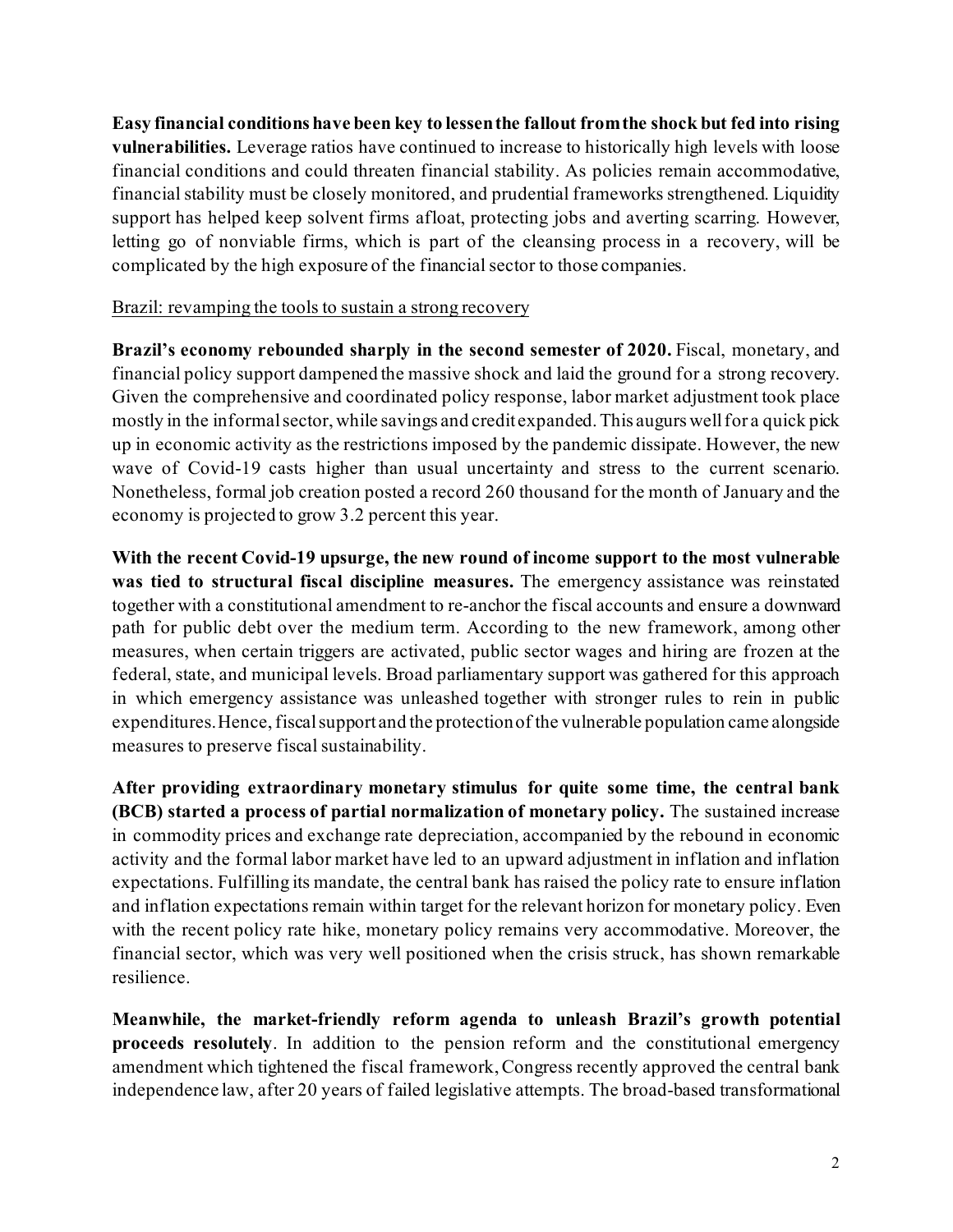agenda covers diverse initiatives, several of them already implemented, including an efficiencyenhancing tax reform, de-earmarking and decentralizing expenditures, privatizations, further flexibilization of the labor market, and new regulatory frameworks for natural gas, cabotage, sanitation, and foreign exchange market, the latter in line with OECD principles. Furthermore, an extensive agenda of red tape removal and ease of doing business continues to make important progress.

**In a nutshell, the approach to boost sustainable and inclusive growth in Brazil is threepronged: intensifying mass vaccination, providing short-term fiscal support coupled with medium-term fiscal consolidation, and proceeding with pro-market reforms.**

#### The IMF at the center of the global financial safety net

**We welcome the broad support that has been mustered for a substantial general allocation of SDRs and commend the leadership of the Managing Director in this process.**This injection of liquidity will help the membership by complementing international reserves and providing additional and timely leeway for Covid-related spending. Our focus now is to ensure that this allocation is successfully completed as quickly as possible. In the meantime, we urge the Fund to explore ways in which SDR holdings of countries with strong external positions could be channeled, under adequate safeguards, to complement Fund resources in support of reform efforts by low-income countries as well as small and medium-sized middle-income countries, the socalled "forgotten middle."

**The Fund raised to the challenges posed by this unprecedented crisis.** The initial response was focused on providing emergency assistance, with the notable approval of 85 emergency arrangements since the outset of the crisis. As we move to the stabilization and recovery stages of the pandemic, IMF support is transitioning toward programs to support macroeconomic stability and structural reforms. This healthy move, however, requires some adjustments in the way the IMF does business.

**While we applaud the temporary increases in access limits to Fund facilities, more needs to be done to meet the needs of the Fund's most vulnerable members.** One piece of the puzzle is to revamp the PRGT. We welcome the ambitious proposals being considered by the Executive Board to harmonize PRGT and GRA limits, increasing the level of financialsupport to PRGTeligible countries and heightening the quality of Fund engagement with those counties. Of course, reforms need to be matched by funding arrangements to ensure the sustainability and financial soundness of the PRGT trust. We are open to consider a comprehensive funding package, in which the donor contributions would be complemented by mechanisms to mobilize Fund's own resources, including by promoting a new round of gold sales.

**Small and medium-sized middle-income countries are among the most vulnerable part of the membership.** They are generally not eligible to the PRGT, but they usually have constrained accessto international capitalmarkets and limited technical capacity. Also, a sizable portion of the world's poor live in those countries. They were hard hit by the pandemic, with their progress toward meetingthe SDGs sufferinga significantsetback. Moreover,manyof themare particularly